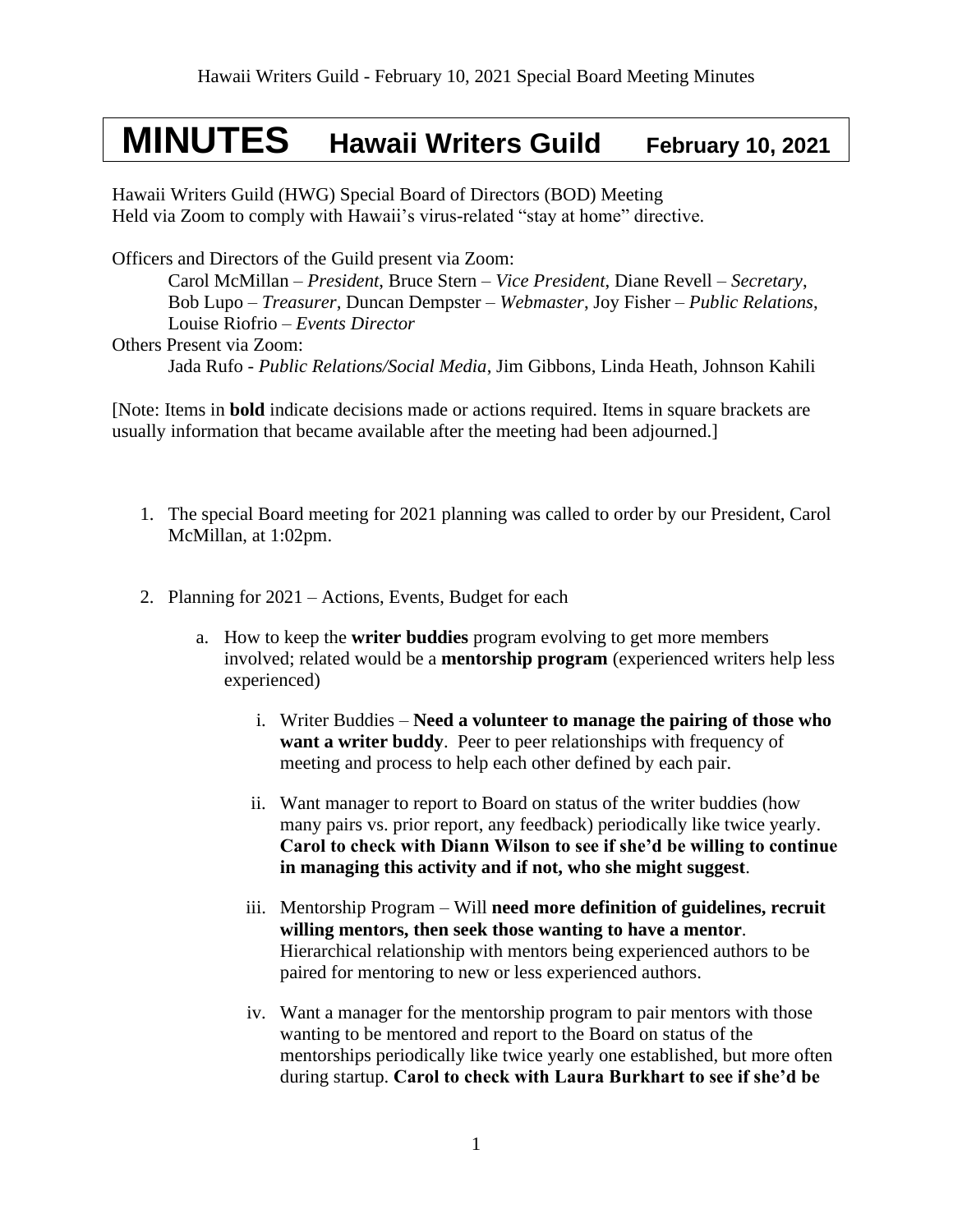**interested in managing the mentorship program; potential alternate is Margaret Zacharias**.

- v. **No current budget expenditures anticipated at this time** for either writing buddies or mentorship programs.
- b. **Resource directory** for members in HWG and beyond but issue if paid service (with HWG as nonprofit) versus free services. **Determine rules**.
	- i. Much discussion of the current resource directory information on our website that has three parts: *Connections* (list of links to writing related websites), *How To …* (with currently one file [video added since] of beginning a writing group), and *Local Resources* (with 2 members given with their services/expertise on self-publishing and editing/proof-reading where the first member has since moved away and is not a member anymore).
	- ii. The third item, *Local Resources***, will need to have rules set to be sure we do not violate our 501(c)(3) commitments** to avoid benefiting personally a member by providing advertising for paid services.
	- iii. **Duncan agreed to create a message to our members to point to our current writing resource information and ask the members what else they would like to see**.
	- iv. Somewhat related, **Bruce Stern is working on an "Opt-In' list of members** who would be willing to provide their e-mail contact information and genres of interest to other like-minded members, to allow informal communications among members. A couple updates on genres were provided to Bruce during the meeting as he indicated he planned to send it out in the next few days.
	- v. **Diane Revell agreed to write up a summary of all the options made available to our members now for information/communications**. Bruce requested this **include the Opt-In list**.
	- vi. **No current budget expenditures anticipated at this time** for resource directory development.
- c. **Cultural Project** idea [Cultural Grants Program | U.S. Embassy in Bosnia and](https://ba.usembassy.gov/education-culture/grant-opportunities/cultural-grants-program/)  [Herzegovina.](https://ba.usembassy.gov/education-culture/grant-opportunities/cultural-grants-program/)
	- **i.** We discussed what this might involve and if it would help the Guild and be within our mission statement. **The decision was that it would not be useful to the Guild in meeting our mission statement.** [ HWG Mission Statement: Support writers connected to the Hawaiian Islands to hone their craft and engage with the public to heighten community appreciation for literature, creativity, and the written and spoken arts.]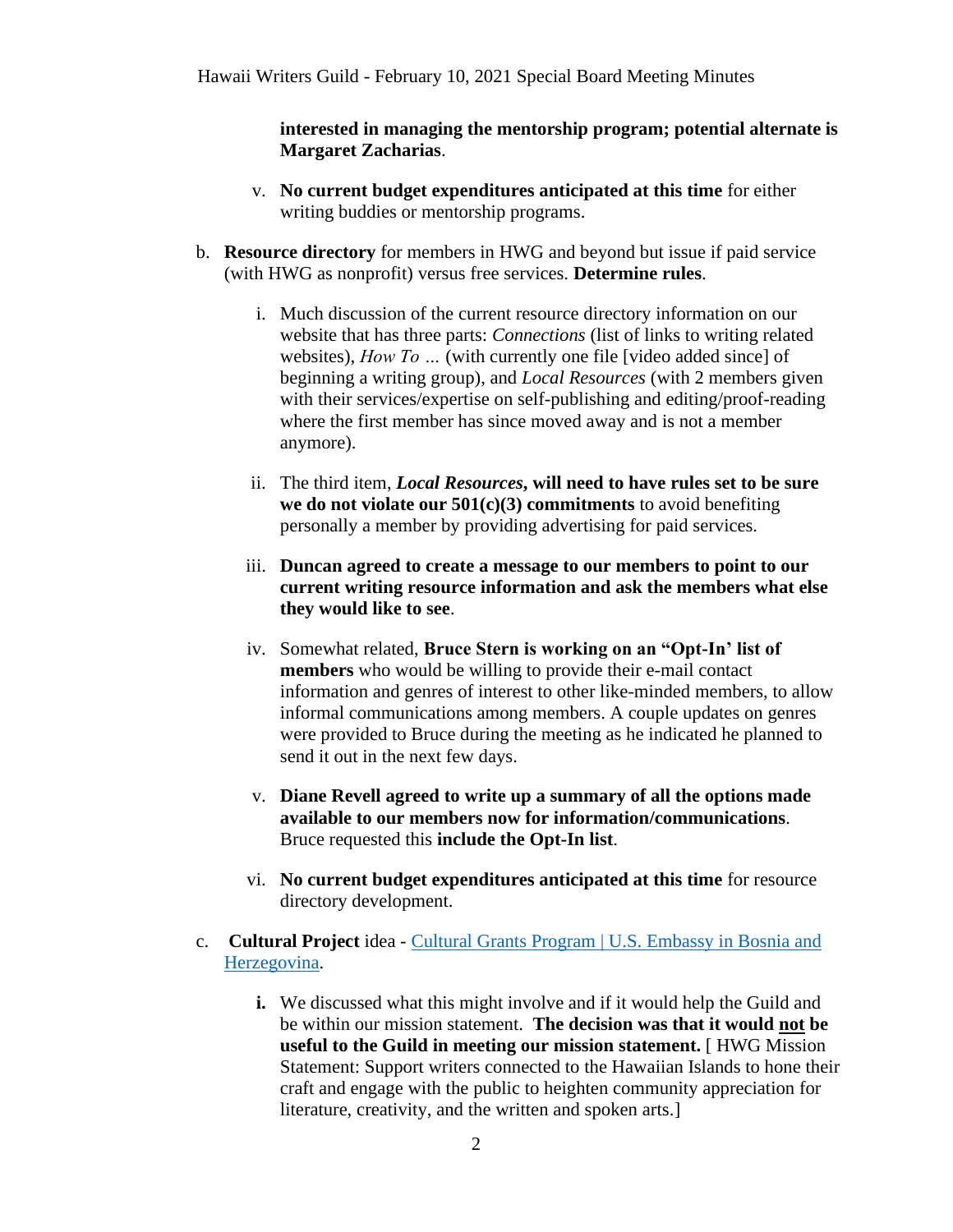- ii. To apply for US Federal grants, a corporation needs to have a D-U-N-S Number (see Attachment 1). This number can be obtained at no cost and is used to uniquely identify any corporation that wants to do work for the US government. This came up as it would be needed to apply for the cultural project grant. Even though we decided not to proceed with this grant project, **Diane agreed to apply for a D-U-N-S Number for the Guild so we would have it if needed for future opportunities**.
- iii. **No current budget expenditures anticipated at this time** for acquisition of a D-U-N-S Number.
- d. Discuss **implementation of ideas provided by Eila Algood for Guild promotion** to the public.
	- i. Of a group of ideas previously proposed by Eila for the Guild's promotion to the public, the ones we focused on resulted in plans to update our trifold brochure used to hand out at Guild-sponsored events like our public readings.
	- ii. One of Eila's ideas was to provide a flyer with 4 benefits each for writing and reading during a pandemic. We decided it was not an item to include in the trifold brochure but could be made available to the Guild members and to the public via our website. **Diane Revell agreed to check with Eila Algood to see if she would be willing to create a writeup with these sets of tips.** Might be worth considering a YouTube version of providing this information, too.
	- iii. Concurring **the brochure needed to be updated, Joy Fisher agreed to take on that task** and **Diane Revell would provide Joy with the source document** she had in her HWG secretary's archive.
	- iv. Joy will route the result to the Board for any other edits before having a printer make 100 copies for future events. Based on experience, it was anticipated it would cost about \$1 per brochure. Also, the final version to the printer should be as a PDF file to ensure consistency when printed.
	- v. We discussed cost and **it was agreed to budget \$200 for trifold brochure printing,** so after an initial printing of 100 of them, budget would remain if more were deemed needed later in the year.
- e. Create a **new position on the Board of Directors for a HWG Media Manager** define the job with list of tasks (hold/monitor accounts for an HWG e-mail address and use for YouTube, Facebook, other?)
	- i. Carol McMillan thought a younger person would be more familiar with all things digital media, though Duncan as our webmaster did not think that was a requirement.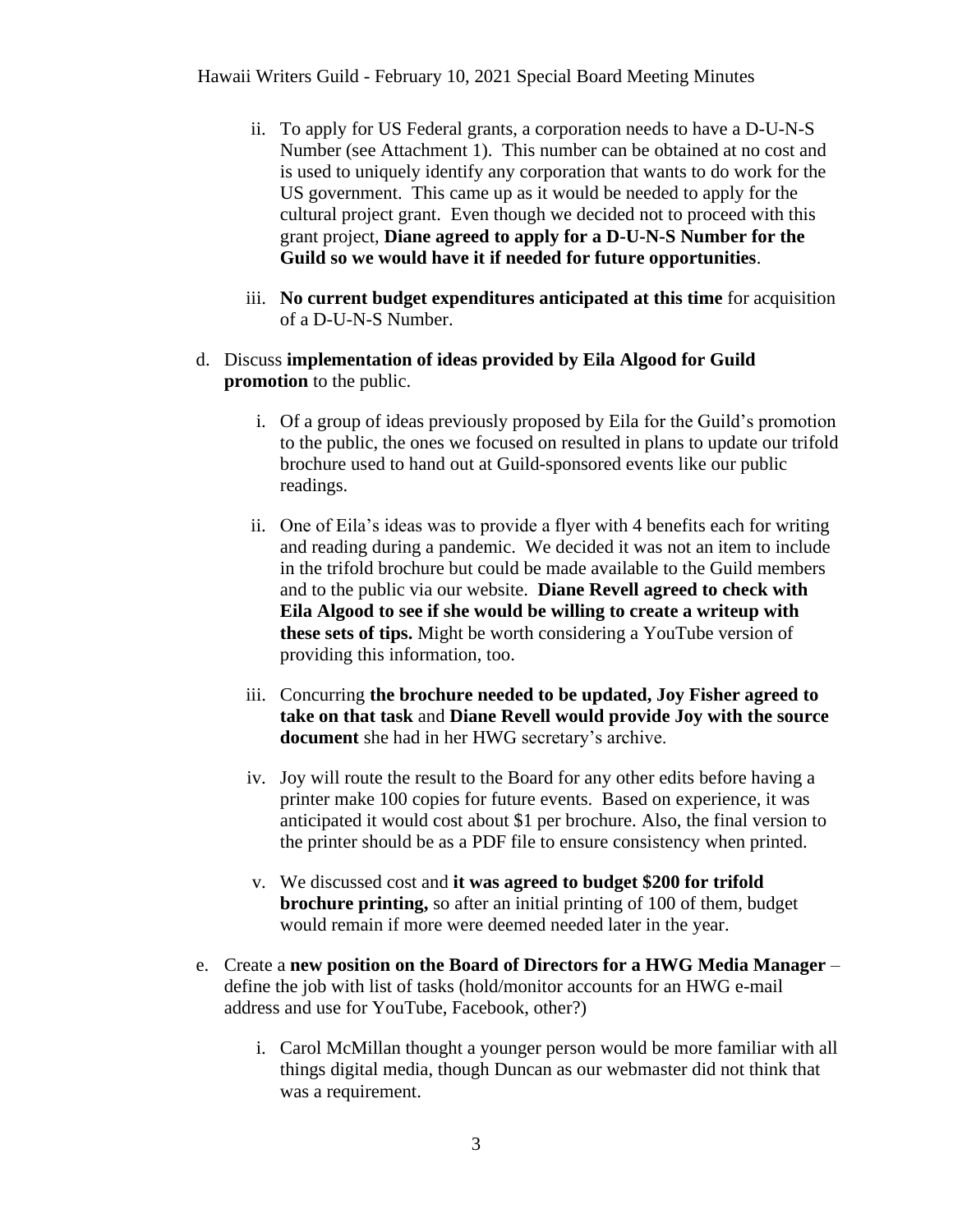Hawaii Writers Guild - February 10, 2021 Special Board Meeting Minutes

- ii. With discussion as to what might be required in this role**, Duncan Dempster agreed to make a first pass at what the job description should be**.
- iii. This **could be either a separate committee chair role and thereby another director [requires a Bylaws update] or handled as a committee member of the Webmaster or Public Relations committees**. As an example, Jada Rufo acts as the social media manager as part of the Public Relations committee headed by Joy Fisher.
- f. Carol McMillan raised another potential role for our Guild**, a Diversity Coordinator**. This would be an individual who would work to **encourage new members across a more diverse spectrum.** 
	- i. **Johnson Kahili was willing to take on this role** to help diversify the HWG membership. This was supported by the Board.
	- ii. If decided to be a new standing committee, the Bylaws will need to be updated accordingly with the associated job description.
	- iii. **No current budget expenditures anticipated at this time** for the new role of Diversity Coordinator.

## The **next regular Board meeting date** is set for **Wednesday, February 24 th** at **1:00pm-2:30pm via the Guild's own Zoom account**.

The meeting was adjourned at 2:30pm.

Respectfully submitted, Diane Revell, Secretary

Announcements:

- 1. The **next regular Board meeting time and place: Wednesday, February 24 th at 1:00pm – 2:30pm. Meetings will all be via Zoom for the foreseeable future**. Attendance via internet or phone via Zoom will be offered and if still under "stay at home" restrictions it will be the sole method used.
- 2. **Requests for items to be added to the agenda for the next regular Board meeting** should be **sent to the President Carol McMillan and Secretary Diane Revell at their e-mail addresses** [\(sylvanease@msn.com](mailto:sylvanease@msn.com) and [diane.b.revell@](mailto:diane.b.revell@gmail.com)gmail.com) 10-days prior to the next meeting, so by February 14<sup>th</sup>. The agenda will be e-mailed February 19<sup>th</sup> to the full membership five days prior to the meeting.

Attachment 1: About D-U-N-S Number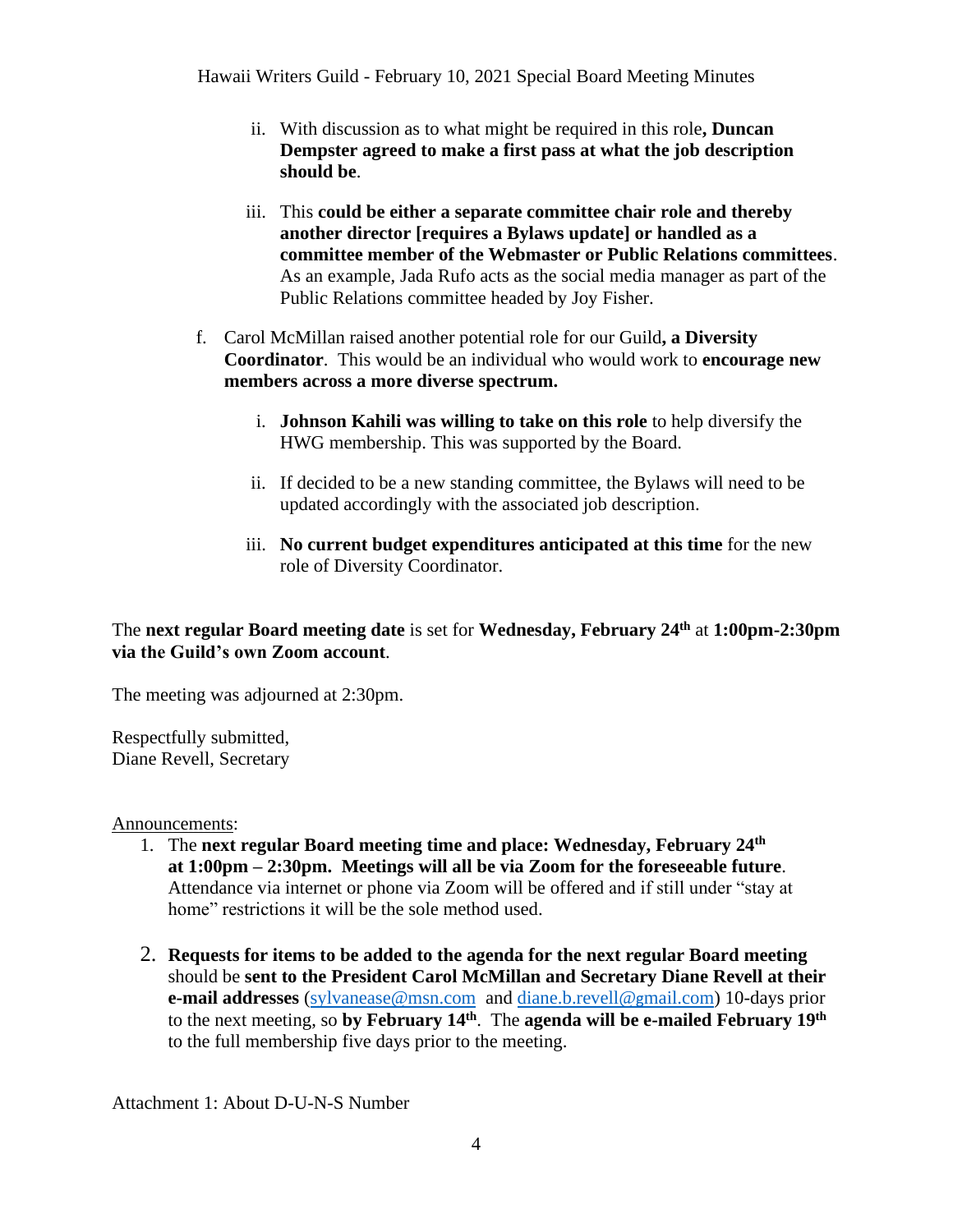## Parking Lot:

1. Hold **Conflict of Interest class and sign off acknowledgement forms**. Joy to develop and teach class. Plan to do this at Feb. 24<sup>th</sup> regular Board Meeting.